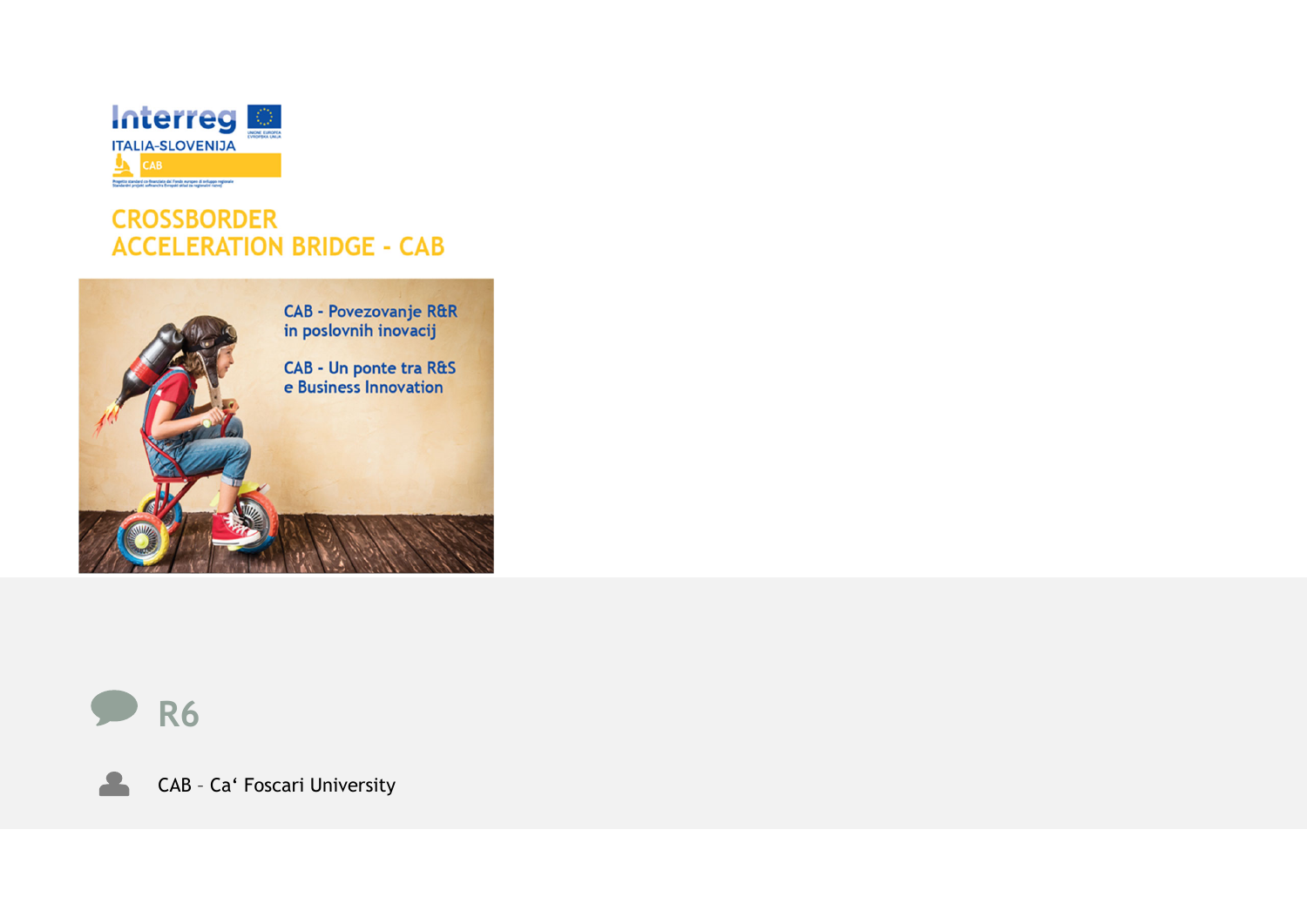# **WP 3.1 STRUCTURE**



| <b>Activities</b>                                                                | <b>Expected results</b>                                         |                                                                                                  |                                                                                                                                               |  |  |
|----------------------------------------------------------------------------------|-----------------------------------------------------------------|--------------------------------------------------------------------------------------------------|-----------------------------------------------------------------------------------------------------------------------------------------------|--|--|
| WP 3.1.1 - Analysis on recent<br>literature on Startupping, S3<br>and industries | R1. Literature<br>review on<br><b>business</b><br>acceleration  | R2. Analysis<br>of Smart<br>Specialisation<br>Strategy (S3)<br>in Veneto,<br>FVG and<br>Slovenia | R <sub>3</sub> . Map of<br>the most<br>promising<br>sectors for<br><b>business</b><br>acceleration,<br>from a cross-<br>border<br>perspective |  |  |
| WP 3.1.2 - Comparative analysis<br>of Crossborder startup<br>supporting systems  | R4. Survey on<br>15<br>organisations<br>supporting<br>companies | R5. Online<br>investigation<br>of exixting<br>accelerators<br>results                            | R6. Key<br><b>Success</b><br>Factors & Key<br><b>Risk Factors</b><br>of business<br>accelerator                                               |  |  |
| WP 3.1.3 - Stakeholder<br>experience exchange                                    | R7. Workshop                                                    | R8. Methods,<br>tools & guide<br>lines                                                           | R9.<br>Italian/Sloven<br>ian Glossary                                                                                                         |  |  |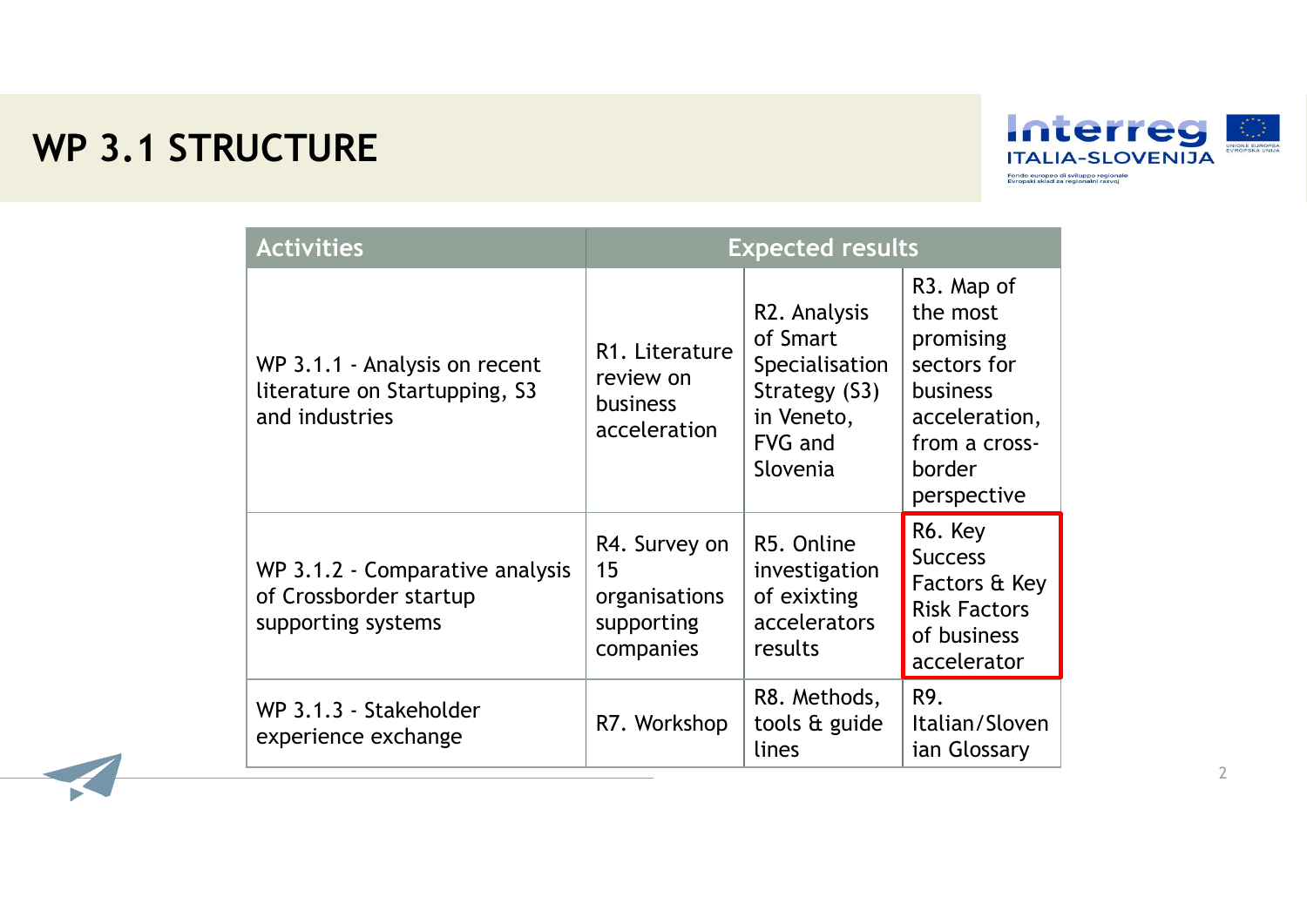### **KEY SUCCESS FACTORSMOST CITED KSF - DATA FROM NVIVO**



The table shows the most important key succees factors according to the literature. They are in order of importance given by the literature analised literature.

In the second column there are the number of sources that consider the specific element as a KSF for accelerations.

| n# | J_Key success factors of accelerators                  | Sources | n# | J_Key success factors of accelerators                | Sources        |
|----|--------------------------------------------------------|---------|----|------------------------------------------------------|----------------|
|    | J 006_Mentorship                                       | 26      | 17 | J 026_Quality of experts involved                    |                |
|    | J 001_Network of partners                              | 20      | 18 | J 004_Set transparent and aligned goals              | 3              |
| 3  | J 014_Event as network opportunity                     | 11      | 19 | J 009_Extracurricular programm                       | $\overline{3}$ |
|    | J 008 Alumni network                                   | 9       | 20 | J 012_Effective organization design                  | 3              |
|    | J 019_Brand                                            |         | 21 | J 015_Right startup portfolio size                   | $\overline{3}$ |
| 6  | J 003 Definition of clear long-term objective          |         | 22 | J 016_Definition of a clear value proposition        | $\overline{3}$ |
|    | J 005_Quality of the programm                          |         | 23 | J 017 Definition of metrics to track startup success | $\overline{3}$ |
| 8  | J 020 Startup financial support                        |         | 24 | J 021 Action orientation                             | $\overline{3}$ |
| 9  | J 002 Accelerator team                                 |         | 25 | J 022_Urgency created by time-limited programme      | $\overline{3}$ |
| 10 | J 007_Dialogue                                         |         | 26 | J 025 Location                                       | $\overline{3}$ |
| 11 | J 011_Strong Backing                                   |         |    |                                                      |                |
| 12 | J018_Links to sources of funding                       |         | 27 | J 028_Quality of applications                        | $\overline{3}$ |
| 13 | J 010_Strategic alignment                              |         | 28 | J 027_Education offered                              | $\overline{2}$ |
| 14 | J 013 Clear definition of selection process & criteria |         | 29 | J029_Independent team of startup advocates           |                |
| 15 | J 023_Product expertise                                |         | 30 | J 030 Performance Indicators                         |                |
|    | 16 J 024 Business expertise                            |         | 31 | J 031_Time limited support                           |                |

Source: own elaboration form Nvivo Software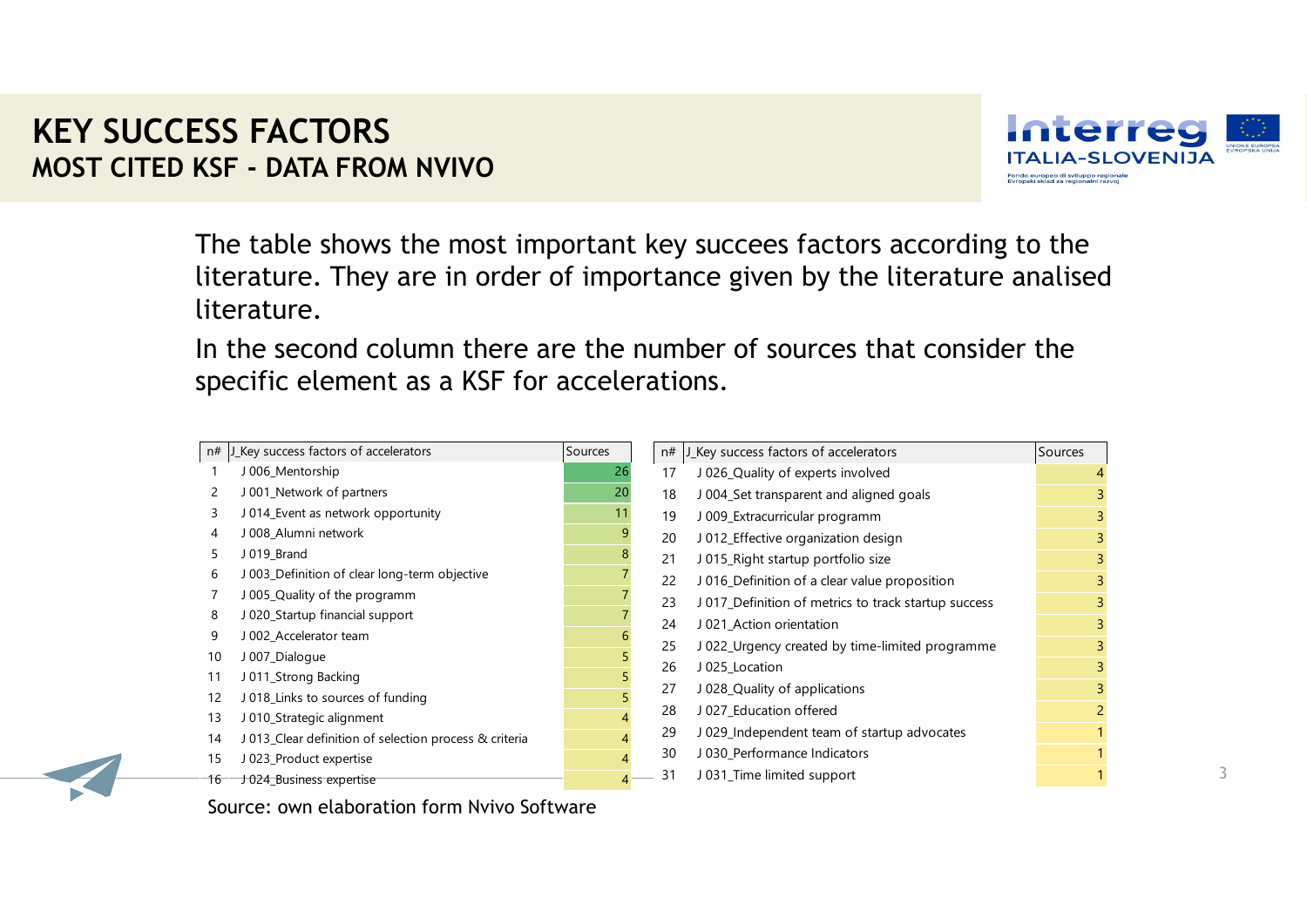# **KEY SUCCESS FACTORS**



It's important to note that defining performance and metrics for success is particularly difficult given that not all accelerators have the same goal

- **31** main Success Factors were identified throught the structured literature review
- Key Success Factors were clustered in **6** blocks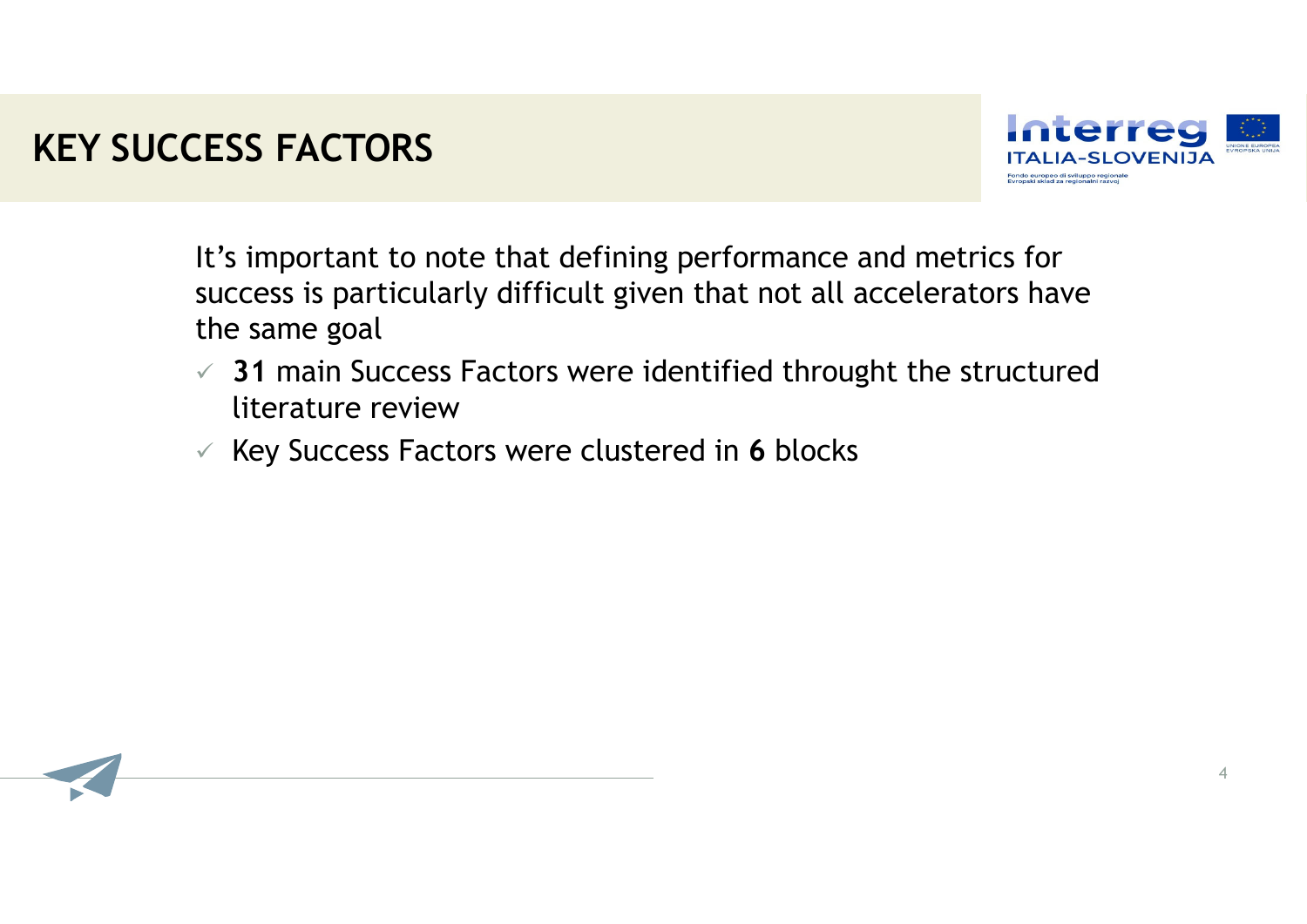### **MAP OF KEY SUCCESS FACTORS CLUSTERS**



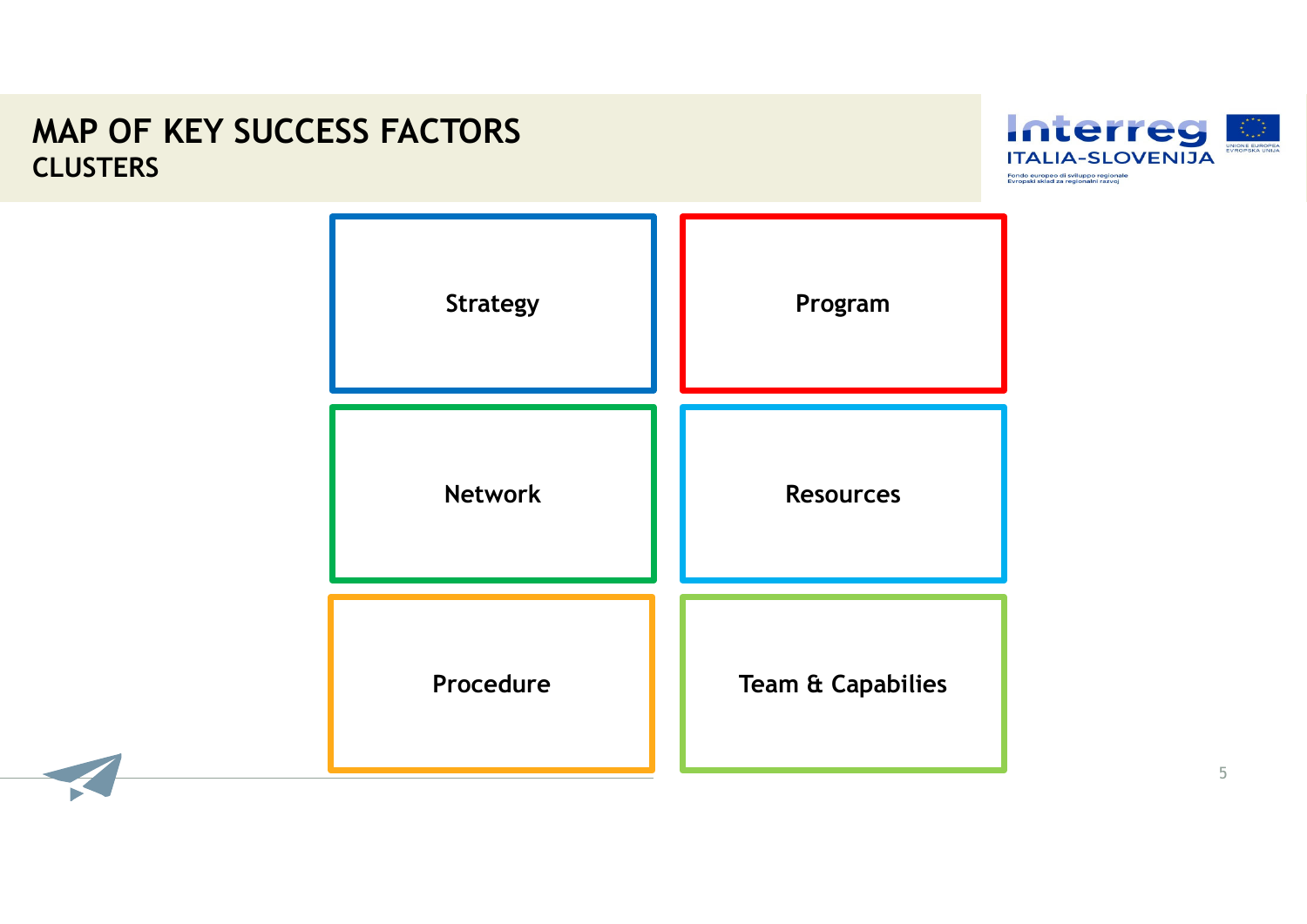# **MAP OF KEY SUCCESS FACTORS**





6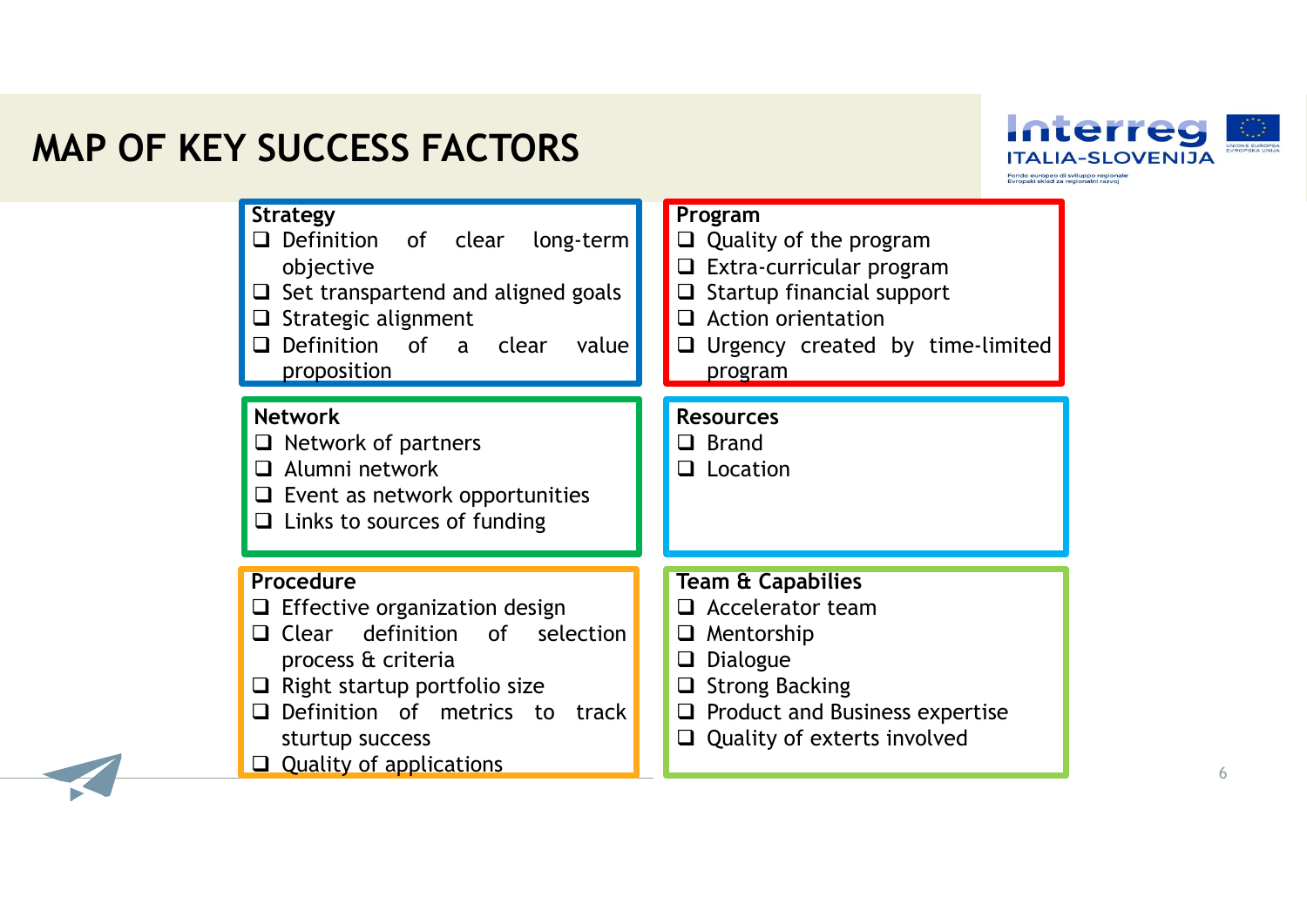# **RISK FACTORS OF BUSINESS ACCELERATION**



7

Risk factors of business acceleration is little discussed topic. Four major risk factors were identified:

- •Risk of capital financing
- •Risk of market saturation
- •Risk of disconnection to local investment community
- •Emerging markets as riskier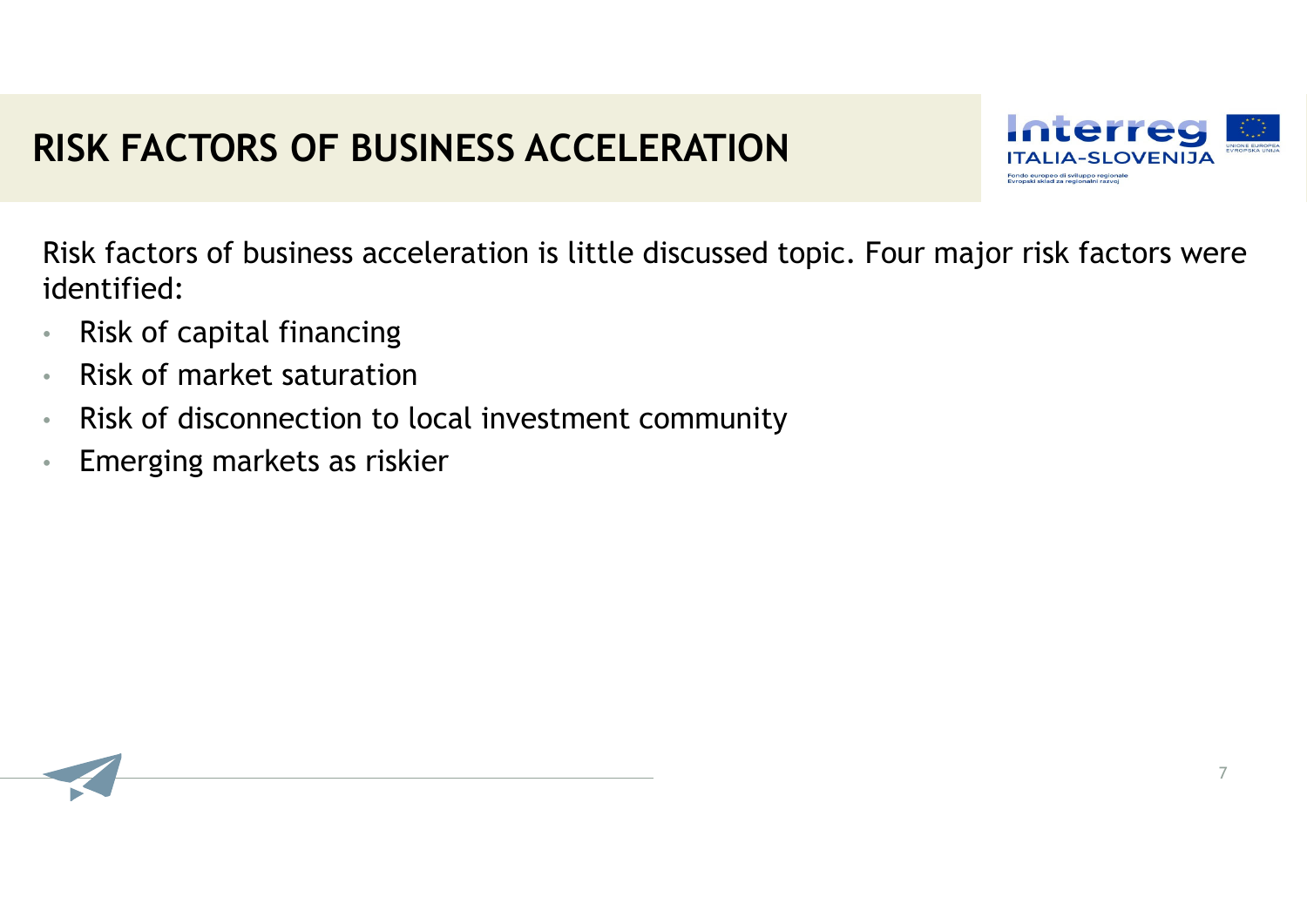# **KEY PERFORMANCE INDICATOR**



8

Short-term metrics for accelerators and their startup firms

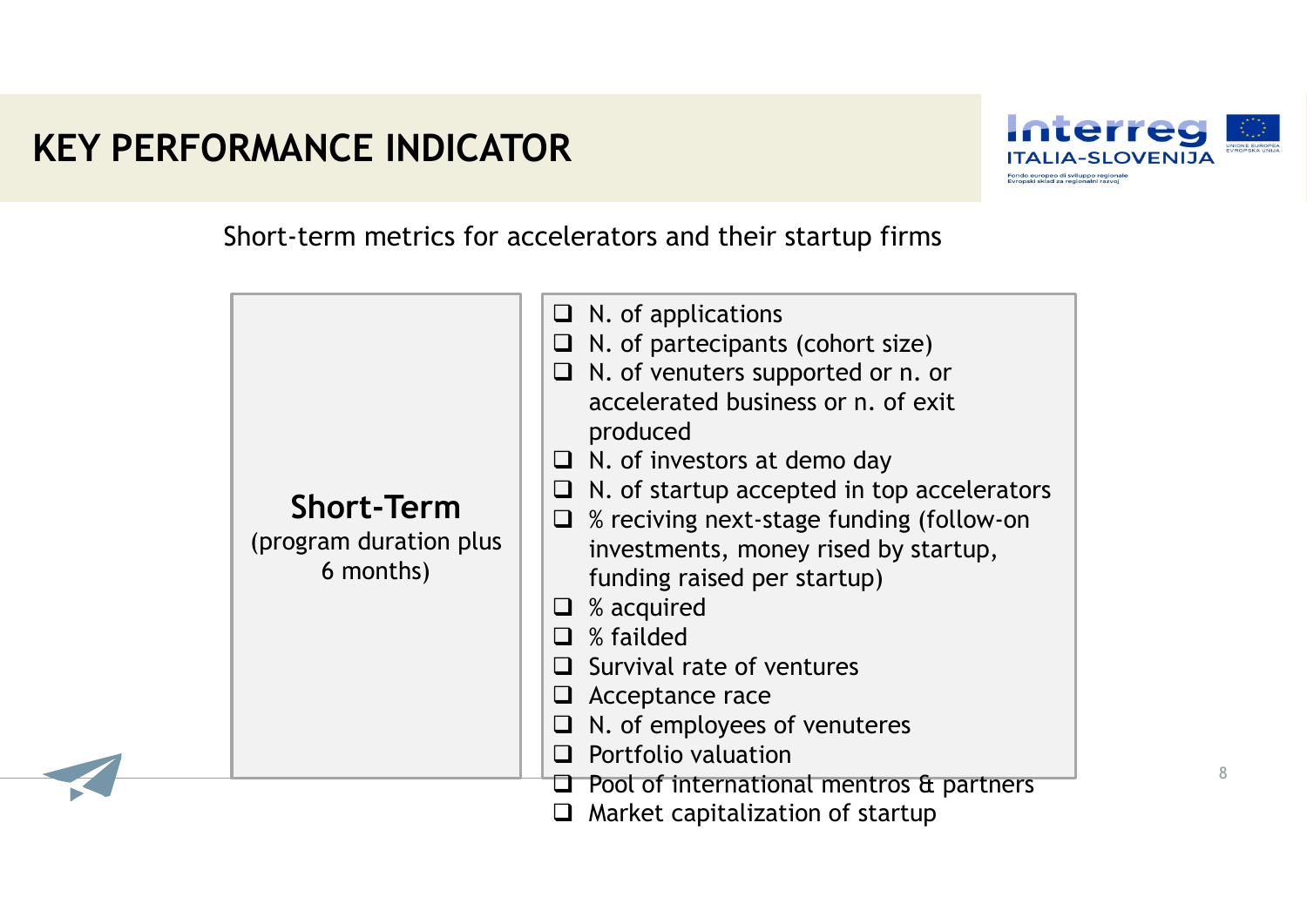# **KEY PERFORMANCE INDICATOR**



9

Long-term metrics for accelerators and their startup firms